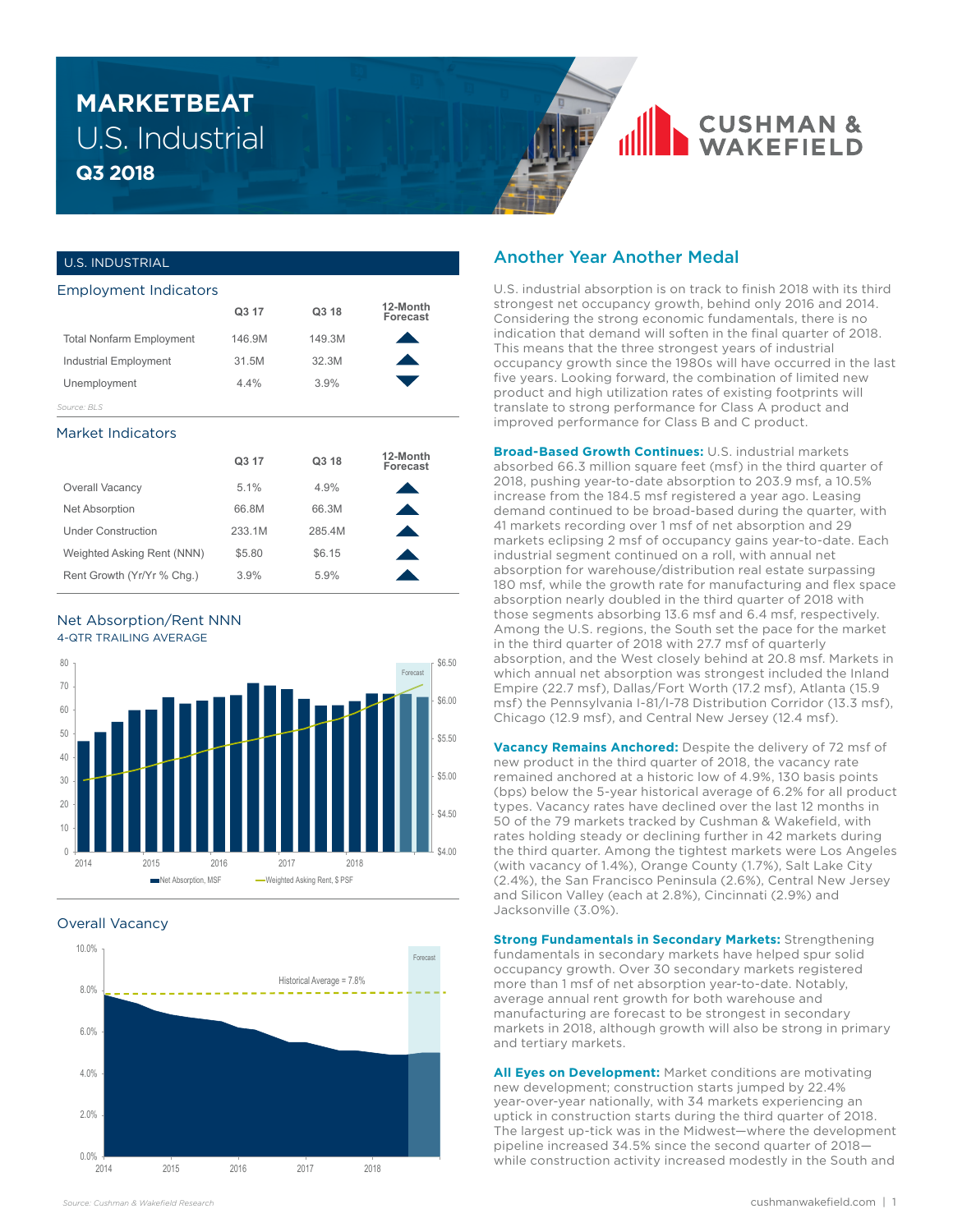# U.S. Industrial **Q3 2018 MARKETBEAT**

Northeast and fell slightly in the West. There is currently 285.4 msf of industrial product under construction of which 199.4 msf is speculative, 70% more than the 5-year historical average of 104.9 msf. Development of all sizes remains concentrated in a handful of markets, but activity is ticking up across the country. This is evidenced by the Inland Empire, Dallas/Fort Worth, Atlanta, Chicago, and the Pennsylvania I-81/I-78 Distribution Corridor still accounting for more than one-third of product under construction, but 45 additional markets currently having more than 1 msf under development.

**Rents Rise Above Replacement Costs:** U.S. industrial rents increased 5.9% in the third quarter of 2018 from a year ago, rising in 53 markets—20 of which posted double-digit gains. The strongest rent growth occurred in San Francisco North Bay, Central Valley California, Central New Jersey, Seattle, Sacramento, Boston, Long Island, Memphis and Pittsburgh—all markets in which average asking rents rose more than 15% year-over-year. Although overall asking rents currently stand at a high of \$6.15 per square foot, on an inflation-adjusted basis rents remain 4.3% below their level at the height of the last cycle. Rent growth has lifted rents above replacement costs in many markets, which—when taken in tandem with tight conditions and continued demand—will bolster additional development. Nevertheless, rising construction costs and the conservatism among developers that has been a hallmark of the current expansion will promote prudence and keep industrial rents from being watered down from a wave of speculative supply.

**Booming Freight Economy:** The outlook for consumer spending and retail sales is positive, and that for eCommerce even more so: online sales are forecast to grow by doubledigits throughout the next three years. And despite concerns over trade policy, the primary drivers of industrial leasing exhibit strength. Ports are bustling, industrial output was the highest ever in August, and the Association of American Railroads reports that the last two weeks of September 2018 were the two highest-volume U.S. intermodal weeks on record. Inflation remains the greatest near-term risk. Eventually, higher input and product costs—as measured by the producer price index (PPI)—could result in higher consumer prices which could stifle consumption and demand for industrial real estate. Recently, the PPI has been ticking upward—and not just as a result of tariff-related price effects. Transportation and storage costs are rising rapidly. Despite the inflationary headwinds, the U.S. economy and the industrial property market are expected to perform well in 2018 and 2019.

## **Outlook**

- Net absorption will surpass 250 msf in 2018 for a third year in a row, and eclipse 100 msf for a sixth consecutive year in 2019.
- Supply will modestly outpace demand with the overall industrial vacancy rate remaining in the low-to-mid 5% range through 2018 and 2019.
- Rent growth will remain strong in 2018 and gradually begin to decelerate in 2019.

#### Few Signs of Overbuilding YEAR-TO-DATE SUPPLY & DEMAND FUNDAMENTALS



**CUSHMAN &**<br>WAKEFIELD

*Source: Cushman & Wakefield Research*

#### Markets Remain Tight



*Source: Cushman & Wakefield Research*

### Development Pipeline Building Q3 2018 INDUSTRIAL PRODUCT UNDER CONSTRUCTION



*Source: Cushman & Wakefield Research*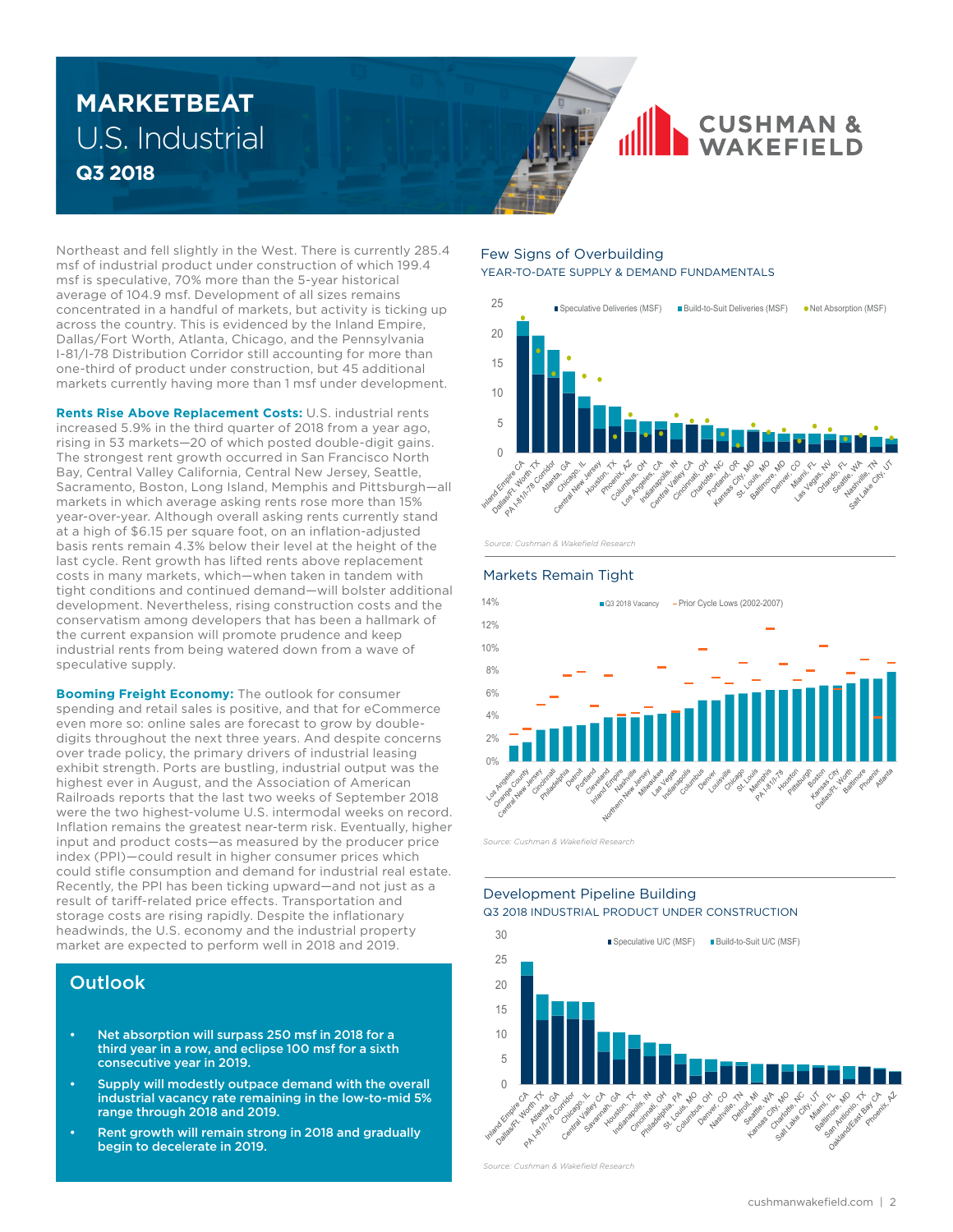## **Demand Indicators**

### **CUSHMAN &**<br>WAKEFIELD

|                                    |            |            | <b>Leasing Activity</b> |            |            |             |
|------------------------------------|------------|------------|-------------------------|------------|------------|-------------|
| <b>Demand Indicators (Overall)</b> | Q3 2017    | Q4 2017    | Q1 2018                 | Q2 2018    | Q3 2018p   | Q3 2018p    |
| <b>United States</b>               | 66.812.583 | 63.862.195 | 63.606.343              | 74.024.994 | 66.275.849 | 118.078.023 |
| Northeast                          | 8.861.433  | 5.186.345  | 11.738.275              | 7.574.394  | 8.334.036  | 16,490,828  |
| Midwest                            | 14.367.981 | 20.129.097 | 10.453.129              | 19.048.749 | 9.491.534  | 22,682,864  |
| South                              | 25.175.978 | 21.782.491 | 23.005.428              | 31,230,527 | 27.654.469 | 35.949.519  |
| West                               | 18.407.191 | 16,764,262 | 18.409.511              | 16,171,324 | 20,795,810 | 42,954,812  |

| <b>U.S. Industrial Report Markets</b> | Q3 2017    | Q4 2017    | Q1 2018    | Q2 2018    | Q3 2018p     | Q3 2018p  |
|---------------------------------------|------------|------------|------------|------------|--------------|-----------|
| Atlanta, GA                           | 3,648,731  | 4,088,694  | 5,060,545  | 3,914,585  | 6,965,199    | 6,343,792 |
| Austin, TX                            | $-310,320$ | 333,881    | 88,415     | $-7,271$   | 33,372       | 517,471   |
| Baltimore, MD                         | 2,000,608  | 747,727    | 1,285,871  | 1,527,676  | 1,076,185    | 1,263,962 |
| Binghamton, NY                        | 40,000     | 67,346     | $\circ$    | $-104,450$ | $-137,442$   | 20,000    |
| Birmingham, AL                        | 41,451     | 54,771     | 51,651     | $-139,480$ | 284,495      | 385,190   |
| Boston, MA                            | $-141,078$ | 492,001    | 278,374    | $-322,686$ | $-286,481$   | 338,760   |
| Buffalo, NY                           | 164,966    | $-924,409$ | $-419,352$ | $-416,072$ | 361,972      | 617,885   |
| Central Valley, CA                    | 1,117,105  | 921,226    | 1,906,657  | 611,363    | 2,894,262    | 3,786,550 |
| Charleston, SC                        | $-412,412$ | $-129,871$ | 1,050,618  | 3,373,254  | 2,696        | 477,213   |
| Charlotte, NC                         | 349,467    | 188,684    | 398,436    | 1,862,756  | 936,141      | 1,174,123 |
| Chicago, IL                           | 2,099,650  | 6,156,467  | 2,978,396  | 6,338,567  | 3,605,619    | 6,445,504 |
| Cincinnati, OH                        | 424,580    | 1,064,784  | 1,569,121  | 2,028,135  | 1,862,303    | 2,059,839 |
| Cleveland, OH                         | 119,114    | $-287,548$ | 1,362,622  | $-876,635$ | $-682,362$   | 624,685   |
| Colorado Springs, CO                  | $-226,085$ | 18,596     | 191,460    | 271,803    | 268,162      | 170,130   |
| Columbus, OH                          | 1,426,826  | 1,812,261  | 320,010    | 2,011,600  | 739,775      | 2,127,657 |
| Dallas/Ft. Worth, TX                  | 6,888,446  | 4,640,129  | 3,148,086  | 8,447,765  | 5,556,610    | 5,990,270 |
| Dayton, OH                            | $-148,694$ | 489,070    | -183,797   | $-19,724$  | $-98,342$    | 57,382    |
| Denver, CO                            | 1,347,621  | 1,543,466  | 249,507    | 558,268    | 1,223,839    | 2,342,483 |
| Detroit, MI                           | 1,091,403  | 2,555,549  | $-311,631$ | 2,072,402  | $-1,906,249$ | 2,002,416 |
| El Paso, TX                           | 376,794    | 321,135    | 372,123    | 100,800    | 680,474      | 344,726   |
| Fort Myers/Naples, FL                 | $-28,025$  | 73,330     | 32,218     | $-134,930$ | $-147,698$   | 321,362   |
| Fredericksburg, VA                    | 49,387     | 56,102     | 868,508    | $-140,363$ | $-42,789$    | 98,271    |
| Ft. Lauderdale, FL                    | 179,962    | 514,548    | $-152,477$ | $-165,440$ | 843,971      | 1,396,645 |
| Greenville, SC                        | 502,474    | 394,982    | 1,800,991  | 1,069,748  | 1,868,143    | 393,527   |
| Hampton Roads, VA                     | 576,275    | $-36,520$  | 302,709    | $-22,701$  | -338,584     | 334,280   |
| Hartford, CT                          | 27,817     | 135,148    | 359,849    | $-77,021$  | $-1,363,863$ | 516,783   |
| Houston, TX                           | 3,209,316  | $-104,023$ | 817,236    | 1,459,852  | 485,266      | 3,997,029 |
| Indianapolis, IN                      | 2,313,853  | 3,716,487  | 556,797    | 1,658,650  | 4,138,778    | 2,837,672 |
| Inland Empire CA                      | 7,126,381  | 4,688,875  | 6,318,215  | 7,795,158  | 8,554,877    | 9,577,927 |
| Jacksonville, FL                      | 1,826,645  | 1,423,221  | 331,318    | $-107,214$ | 45,155       | 287,502   |
| Kansas City, MO                       | 1,682,050  | 2,117,643  | 2,037,146  | 1,895,096  | 805,447      | 2,532,637 |
| Lakeland, FL                          | 293,766    | 36,455     | 435,792    | 643,178    | 235,643      | 149,005   |
| Las Vegas, NV                         | 2,145,979  | 2,298,777  | 1,970,032  | 1,352,307  | 630,459      | 1,063,059 |
| Long Island, NY                       | 253,587    | 852,791    | $-342,938$ | 284,735    | $-588,527$   | 567,655   |
| Los Angeles, CA                       | 1,837,210  | 1,022,046  | 1,685,219  | $-5,468$   | 1,612,015    | 7,978,800 |
| Louisville, KY                        | 1,245,202  | 1,222,039  | 1,774,227  | 3,224,156  | 2,028,682    | 2,387,332 |
| Memphis, TN                           | 486,717    | 662,189    | 1,370,642  | $-211,289$ | 1,303,011    | 2,736,150 |
| Miami, FL                             | 128,146    | 730,241    | 995,053    | 895,165    | 2,642,658    | 1,618,923 |
| Milwaukee, WI                         | 1,493,471  | $-56,043$  | 842,084    | 712,238    | 79,061       | 1,064,415 |
| Minneapolis, MN                       | 872,326    | 825,334    | 592,886    | 895,305    | 560,618      | 1,960,941 |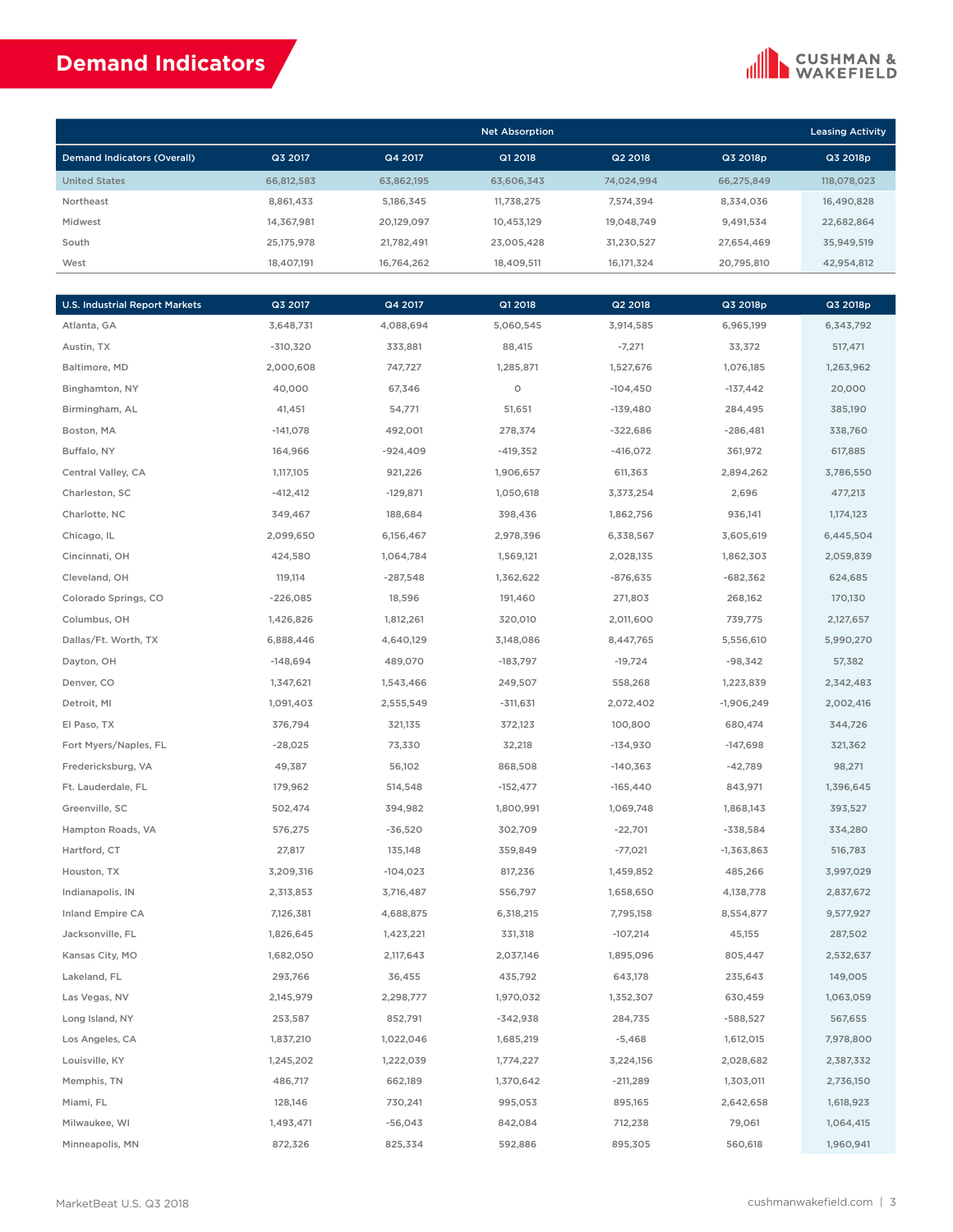# **Demand Indicators**



|                                    |              |            | <b>Net Absorption</b> |              |            | <b>Leasing Activity</b> |
|------------------------------------|--------------|------------|-----------------------|--------------|------------|-------------------------|
| <b>Demand Indicators (Overall)</b> | Q3 2017      | Q4 2017    | Q1 2018               | Q2 2018      | Q3 2018p   | Q3 2018p                |
| Nashville, TN                      | 1,675,012    | 120,526    | 1,308,765             | 1,899,880    | 1,001,225  | 808,386                 |
| New Haven, CT                      | 5,477        | 175,696    | 131,206               | $-43,970$    | 208,046    | 432,533                 |
| New Jersey - Central               | 2,809,359    | 2,184,634  | 3,906,067             | 3,124,948    | 5,325,215  | 5,369,090               |
| New Jersey - Northern              | 497,798      | 1,664,946  | 161,298               | 735,863      | 336,333    | 3,425,712               |
| Northern VA                        | $-20,211$    | 35,291     | 68,689                | 511,809      | 306,033    | 491,546                 |
| Oakland/East Bay, CA               | $-1,569,379$ | 660,234    | $-419,159$            | $-1,489,837$ | $-305,680$ | 2,178,710               |
| Oklahoma City, OK                  | $-542,074$   | n/a        | $-36,553$             | $-56,541$    | $-4,993$   | 333,614                 |
| Omaha, NE                          | 349,921      | 455,995    | $-45,931$             | 92,488       | $-168,696$ | 267,789                 |
| Orange County, CA                  | $-143,511$   | $-261,531$ | $-122,415$            | 362,050      | 186,754    | 2,772,216               |
| Orlando, FL                        | 462,458      | 789,720    | 679,407               | 1,318,618    | 384,622    | 1,694,486               |
| Palm Beach County, FL              | 362,784      | 101,677    | 4,592                 | 49,778       | 87,463     | 319,106                 |
| PA I-81/I-78 Distribution Corridor | 3,541,623    | 844,371    | 4,626,038             | 5,380,314    | 3,284,050  | 2,418,078               |
| Philadelphia, PA                   | 1,437,888    | 611,009    | 1,709,697             | $-393,235$   | 371,849    | 1,778,930               |
| Phoenix, AZ                        | 2,571,976    | 2,600,022  | 1,615,377             | 2,628,495    | 2,212,260  | 2,548,499               |
| Pittsburgh, PA                     | $-650,575$   | $-356,733$ | 1,186,565             | $-1,162,742$ | 79,076     | 638,309                 |
| Portland, OR                       | 870,133      | $-72,333$  | $-633,444$            | 1,315,894    | 609,839    | 1,563,766               |
| Providence, RI                     | 63,199       | 313,632    | 71,456                | 142,176      | 61,684     | 61,684                  |
| <b>Puget Sound - Eastside</b>      | $-182,255$   | 220,980    | 524,863               | 214,628      | 391,358    | 444,790                 |
| Raleigh/Durham, NC                 | 317,502      | $-294,394$ | 225,740               | 184,041      | 129,296    | 159,421                 |
| Richmond, VA                       | 705,151      | 1,022,908  | 70,213                | 19,340       | 189,478    | 97,505                  |
| Roanoke, VA                        | 95,604       | 6,011      | 480,115               | 472,350      | 54,719     | 22,047                  |
| Rochester, NY                      | 407,166      | -594,469   | 101,023               | 34,455       | 981,275    | $\circ$                 |
| Sacramento, CA                     | 1,379,668    | 1,426,115  | 1,717,798             | 825,852      | $-131,069$ | 1,166,644               |
| Salt Lake City, UT                 | 798,628      | 723,096    | 1,039,351             | $-136,573$   | 1,652,453  | 1,142,353               |
| San Antonio, TX                    | 135,180      | $-203,074$ | 76,360                | $-26,959$    | 79,690     | 391,347                 |
| San Diego, CA                      | 844,640      | 103,378    | $-85,162$             | 903,332      | 513,371    | 2,358,708               |
| San Francisco North Bay, CA        | 71,827       | 39,783     | $-80,832$             | 135,573      | 38,977     | 275,593                 |
| San Francisco Peninsula, CA        | 762          | 15,292     | $-4,915$              | $-219,691$   | $-134,821$ | 354,722                 |
| San Jose (Silicon Valley), CA      | -177,705     | 346,282    | 731,852               | 71,272       | $-253,643$ | 358,595                 |
| Savannah, GA                       | $\circ$      | 3,855,811  | $\circ$               | 920,868      | O          | $\circ$                 |
| Seattle, WA                        | 561,459      | 251,674    | 1,762,853             | 658,361      | 577,153    | 2,719,250               |
| Southern New Hampshire             | 184,217      | $-302,661$ | $-118,498$            | 135,192      | $-194,820$ | 195,392                 |
| St. Louis, MO                      | 2,643,481    | 1,279,098  | 735,426               | 2,240,627    | 555,582    | 701,927                 |
| St. Petersburg/Clearwater, FL      | 123,416      | 225,964    | $-165,644$            | 116,241      | $-261,559$ | 199,990                 |
| Suburban MD                        | 37,371       | 316,522    | 71,323                | 173,822      | 320,893    | 355,790                 |
| Syracuse, NY                       | 219,989      | 23,043     | 87,490                | 256,887      | $-104,331$ | 110,017                 |
| Tampa, FL                          | 677,735      | 587,815    | 132,184               | $-57,510$    | 839,148    | 488,357                 |
| Tucson, AZ                         | 32,737       | 218,284    | 42,254                | 318,537      | 255,244    | 152,017                 |
| Tulsa, OK                          | 93,420       | n/a        | 58,275                | 114,543      | 69,824     | 371,151                 |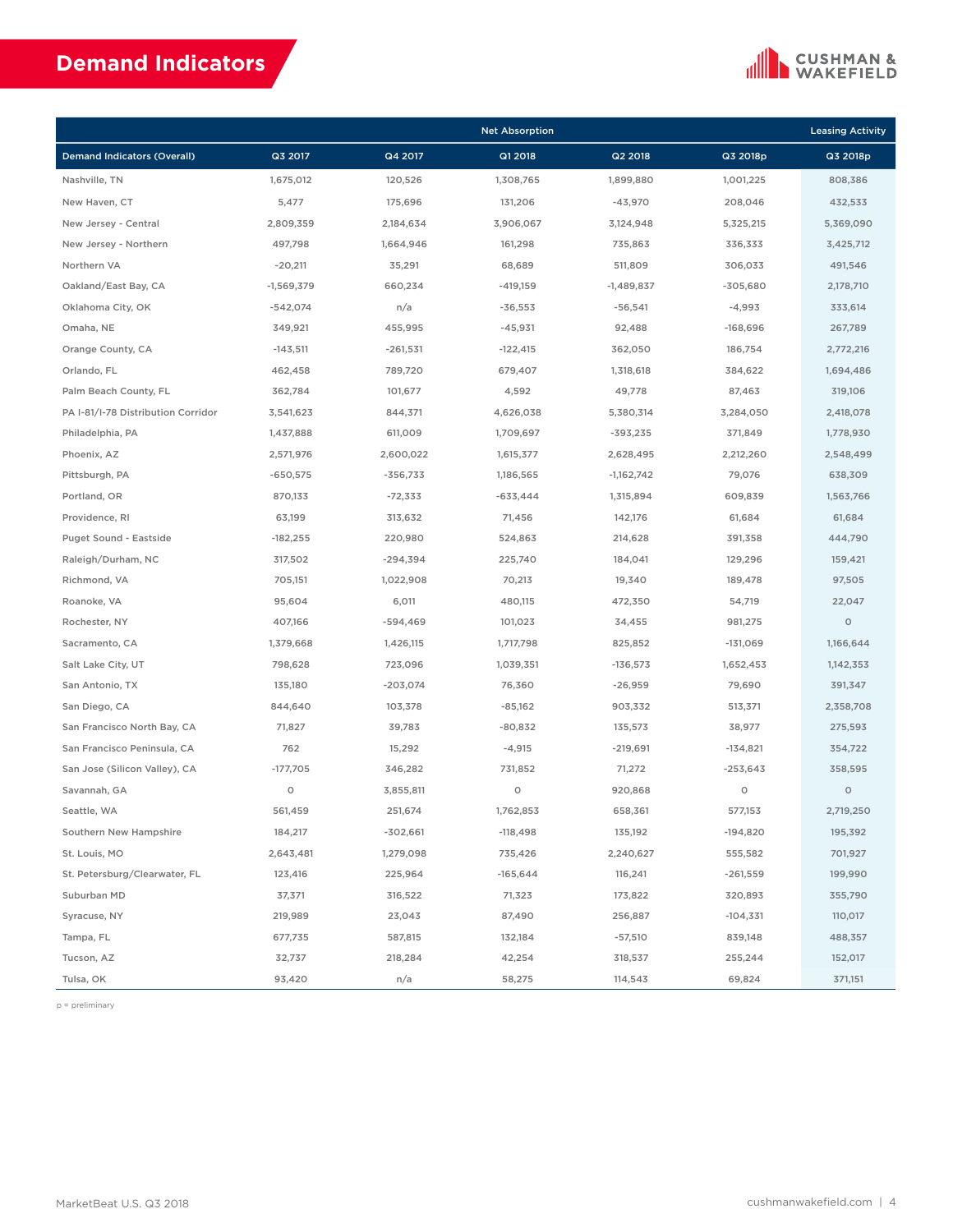## **Vacancy Rates**

## **CUSHMAN &**<br>WAKEFIELD

| <b>Overall Vacancy Rate</b> | Q3 2017 | Q4 2017 | Q1 2018 | Q2 2018 | Q3 2018p |
|-----------------------------|---------|---------|---------|---------|----------|
| <b>United States</b>        | 5.1%    | 5.1%    | 5.0%    | 4.9%    | 4.9%     |
| Northeast                   | 5.3%    | 5.3%    | 5.1%    | 5.3%    | 5.3%     |
| Midwest                     | 5.4%    | 5.3%    | 5.3%    | 5.0%    | 5.0%     |
| South                       | 6.2%    | 6.1%    | 5.9%    | 5.8%    | 5.8%     |
| West                        | 3.7%    | 3.7%    | 3.5%    | 3.6%    | 3.5%     |

| <b>U.S. Industrial Report Markets</b> | Q3 2017 | Q4 2017 | Q1 2018 | Q2 2018 | Q3 2018p |
|---------------------------------------|---------|---------|---------|---------|----------|
| Atlanta, GA                           | 7.8%    | 7.7%    | 8.1%    | 8.2%    | 7.9%     |
| Austin, TX                            | 9.5%    | 8.8%    | 9.2%    | 7.3%    | 7.1%     |
| Baltimore, MD                         | 6.9%    | 6.4%    | 6.4%    | 6.2%    | 7.3%     |
| Binghamton, NY                        | 9.8%    | 9.9%    | 8.8%    | 9.7%    | 10.5%    |
| Birmingham, AL                        | 10.8%   | 10.6%   | 10.2%   | 11.3%   | 9.8%     |
| Boston, MA                            | 6.4%    | 6.2%    | 5.9%    | 6.2%    | 6.7%     |
| Buffalo, NY                           | 8.9%    | 9.1%    | 9.2%    | 9.5%    | 9.2%     |
| Central Valley, CA                    | 2.8%    | 3.3%    | 3.6%    | 4.5%    | 3.5%     |
| Charleston, SC                        | 8.0%    | 8.1%    | 8.0%    | 7.2%    | 7.7%     |
| Charlotte, NC                         | 3.5%    | 3.4%    | 5.1%    | 4.5%    | 4.4%     |
| Chicago, IL                           | 6.7%    | 6.8%    | 6.8%    | 6.3%    | 6.0%     |
| Cincinnati, OH                        | 3.4%    | 3.2%    | 3.7%    | 3.0%    | 2.9%     |
| Cleveland, OH                         | 3.8%    | 3.9%    | 3.5%    | 3.5%    | 3.9%     |
| Colorado Springs, CO                  | 10.6%   | 10.7%   | 7.9%    | 6.9%    | 6.4%     |
| Columbus, OH                          | 5.1%    | 4.7%    | 4.8%    | 5.1%    | 5.4%     |
| Dallas/Ft. Worth, TX                  | 6.8%    | 7.0%    | 6.4%    | 6.4%    | 6.9%     |
| Dayton, OH                            | 8.2%    | 8.3%    | 7.8%    | 8.0%    | 8.1%     |
| Denver, CO                            | 4.8%    | 4.9%    | 5.0%    | 5.3%    | 5.4%     |
| Detroit, MI                           | 3.1%    | 2.9%    | 2.9%    | 2.9%    | 3.2%     |
| El Paso, TX                           | 5.0%    | 3.2%    | 2.7%    | 2.4%    | 1.1%     |
| Fort Myers/Naples, FL                 | 1.8%    | 1.9%    | 2.1%    | 2.8%    | 2.7%     |
| Fredericksburg, VA                    | 4.7%    | 5.3%    | 5.5%    | 6.7%    | 7.0%     |
| Ft. Lauderdale, FL                    | 4.0%    | 2.9%    | 3.8%    | 3.7%    | 3.1%     |
| Greenville, SC                        | 5.8%    | 5.8%    | 5.4%    | 5.3%    | 4.8%     |
| Hampton Roads, VA                     | 4.1%    | 4.4%    | 4.2%    | 3.9%    | 4.2%     |
| Hartford, CT                          | 8.1%    | 7.9%    | 7.6%    | 7.7%    | 6.8%     |
| Houston, TX                           | 6.2%    | 6.3%    | 6.0%    | 6.2%    | 6.4%     |
| Indianapolis, IN                      | 5.5%    | 5.3%    | 5.5%    | 5.2%    | 4.7%     |
| Inland Empire CA                      | 4.0%    | 4.1%    | 3.9%    | 4.1%    | 3.9%     |
| Jacksonville, FL                      | 4.8%    | 4.0%    | 3.4%    | 2.9%    | 3.0%     |
| Kansas City, MO                       | 7.1%    | 7.2%    | 7.4%    | 6.8%    | 6.7%     |
| Lakeland, FL                          | 3.9%    | 3.9%    | 4.9%    | 4.5%    | 3.8%     |
| Las Vegas, NV                         | 5.9%    | 4.6%    | 4.8%    | 4.3%    | 4.5%     |
| Long Island, NY                       | 6.5%    | 5.6%    | 5.1%    | 5.0%    | 5.1%     |
| Los Angeles, CA                       | 1.2%    | 1.3%    | 1.3%    | 1.5%    | 1.4%     |
| Louisville, KY                        | 8.1%    | 7.7%    | 7.2%    | 6.4%    | 5.9%     |
| Memphis, TN                           | 8.2%    | 7.8%    | 7.4%    | 7.2%    | 6.3%     |
| Miami, FL                             | 4.7%    | 4.7%    | 4.3%    | 4.3%    | 3.6%     |
| Milwaukee, WI                         | 3.8%    | 4.1%    | 4.1%    | 4.0%    | 4.2%     |
| Minneapolis, MN                       | 8.0%    | 8.5%    | 8.7%    | 8.2%    | 7.9%     |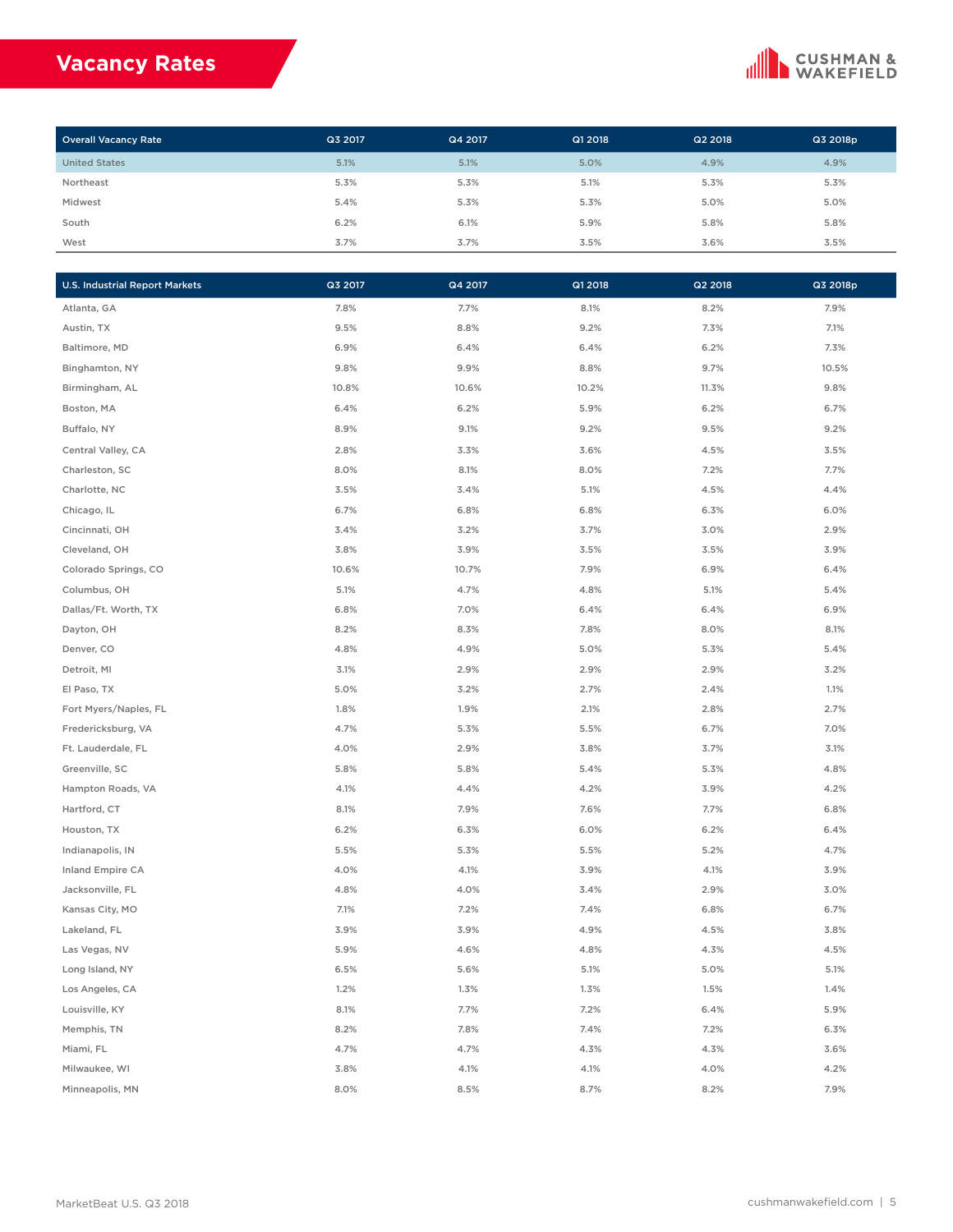## **Vacancy Rates**

## **CUSHMAN &**<br>WAKEFIELD

| <b>Overall Vacancy Rate</b>        | Q3 2017 | Q4 2017 | Q1 2018 | Q2 2018 | Q3 2018p |
|------------------------------------|---------|---------|---------|---------|----------|
| Nashville, TN                      | 3.3%    | 3.5%    | 3.4%    | 3.2%    | 3.9%     |
| New Haven, CT                      | 9.8%    | 9.5%    | 9.1%    | 9.3%    | 6.9%     |
| New Jersey - Central               | 3.6%    | 3.3%    | 2.6%    | 2.6%    | 2.8%     |
| New Jersey - Northern              | 4.6%    | 4.4%    | 4.7%    | 4.1%    | 4.1%     |
| Northern VA                        | 8.7%    | 8.4%    | 10.1%   | 9.3%    | 8.6%     |
| Oakland/East Bay, CA               | 3.3%    | 3.0%    | 3.0%    | 3.7%    | 4.2%     |
| Oklahoma City, OK                  | 9.0%    | 9.0%    | 4.7%    | 4.7%    | 5.3%     |
| Omaha, NE                          | 3.6%    | 3.4%    | 2.5%    | 2.9%    | 3.1%     |
| Orange County, CA                  | 1.9%    | 1.9%    | 1.9%    | 1.9%    | 1.7%     |
| Orlando, FL                        | 5.5%    | 5.4%    | 5.1%    | 4.8%    | 5.2%     |
| Palm Beach County, FL              | 3.3%    | 2.7%    | 3.0%    | 3.1%    | 2.8%     |
| PA I-81/I-78 Distribution Corridor | 5.3%    | 5.1%    | 4.8%    | 5.5%    | 6.3%     |
| Philadelphia, PA                   | 3.4%    | 4.0%    | 3.3%    | 3.2%    | 3.1%     |
| Phoenix, AZ                        | 8.3%    | 7.9%    | 7.8%    | 7.1%    | 7.3%     |
| Pittsburgh, PA                     | 4.8%    | 5.4%    | 5.4%    | 6.1%    | 6.5%     |
| Portland, OR                       | 3.5%    | 3.9%    | 4.2%    | 3.9%    | 3.4%     |
| Providence, RI                     | 0.1%    | 0.1%    | 0.0%    | 0.4%    | 0.4%     |
| Puget Sound - Eastside             | 4.9%    | 4.7%    | 4.3%    | 4.2%    | 3.9%     |
| Raleigh/Durham, NC                 | 5.5%    | 6.0%    | 5.5%    | 5.5%    | 4.8%     |
| Richmond, VA                       | 3.7%    | 3.7%    | 3.9%    | 3.5%    | 4.2%     |
| Roanoke, VA                        | 7.1%    | 7.2%    | 7.0%    | 6.6%    | 6.6%     |
| Rochester, NY                      | 9.0%    | 9.8%    | 9.7%    | 9.6%    | 8.3%     |
| Sacramento, CA                     | 6.3%    | 5.9%    | 4.3%    | 4.3%    | 4.5%     |
| Salt Lake City, UT                 | 5.8%    | 5.6%    | 5.2%    | 5.2%    | 2.4%     |
| San Antonio, TX                    | 8.0%    | 8.8%    | 8.4%    | 8.6%    | 9.0%     |
| San Diego, CA                      | 4.8%    | 4.8%    | 4.8%    | 4.9%    | 5.0%     |
| San Francisco North Bay, CA        | 4.8%    | 4.6%    | 4.2%    | 3.9%    | 3.6%     |
| San Francisco Peninsula, CA        | 2.1%    | 2.0%    | 1.6%    | 2.3%    | 2.6%     |
| San Jose (Silicon Valley), CA      | 3.6%    | 3.2%    | 2.3%    | 2.7%    | 2.8%     |
| Savannah, GA                       | 3.2%    | 1.2%    | 1.2%    | 0.6%    | 0.6%     |
| Seattle, WA                        | 4.2%    | 4.1%    | 3.5%    | 3.9%    | 4.0%     |
| Southern New Hampshire             | 7.5%    | 8.2%    | 8.8%    | 9.2%    | 8.2%     |
| St. Louis, MO                      | 6.7%    | 6.0%    | 6.1%    | 5.7%    | 6.1%     |
| St. Petersburg/Clearwater, FL      | 3.5%    | 3.6%    | 3.8%    | 3.7%    | 4.0%     |
| Suburban MD                        | 10.4%   | 9.7%    | 9.7%    | 9.3%    | 8.2%     |
| Syracuse, NY                       | 8.8%    | 8.8%    | 8.6%    | 7.8%    | 8.0%     |
| Tampa, FL                          | 5.2%    | 5.3%    | 5.8%    | 6.2%    | 5.5%     |
| Tucson, AZ                         | 8.2%    | 6.6%    | 6.3%    | 6.0%    | 5.7%     |
| Tulsa, OK                          | 8.9%    | 8.9%    | 3.1%    | 3.0%    | 2.7%     |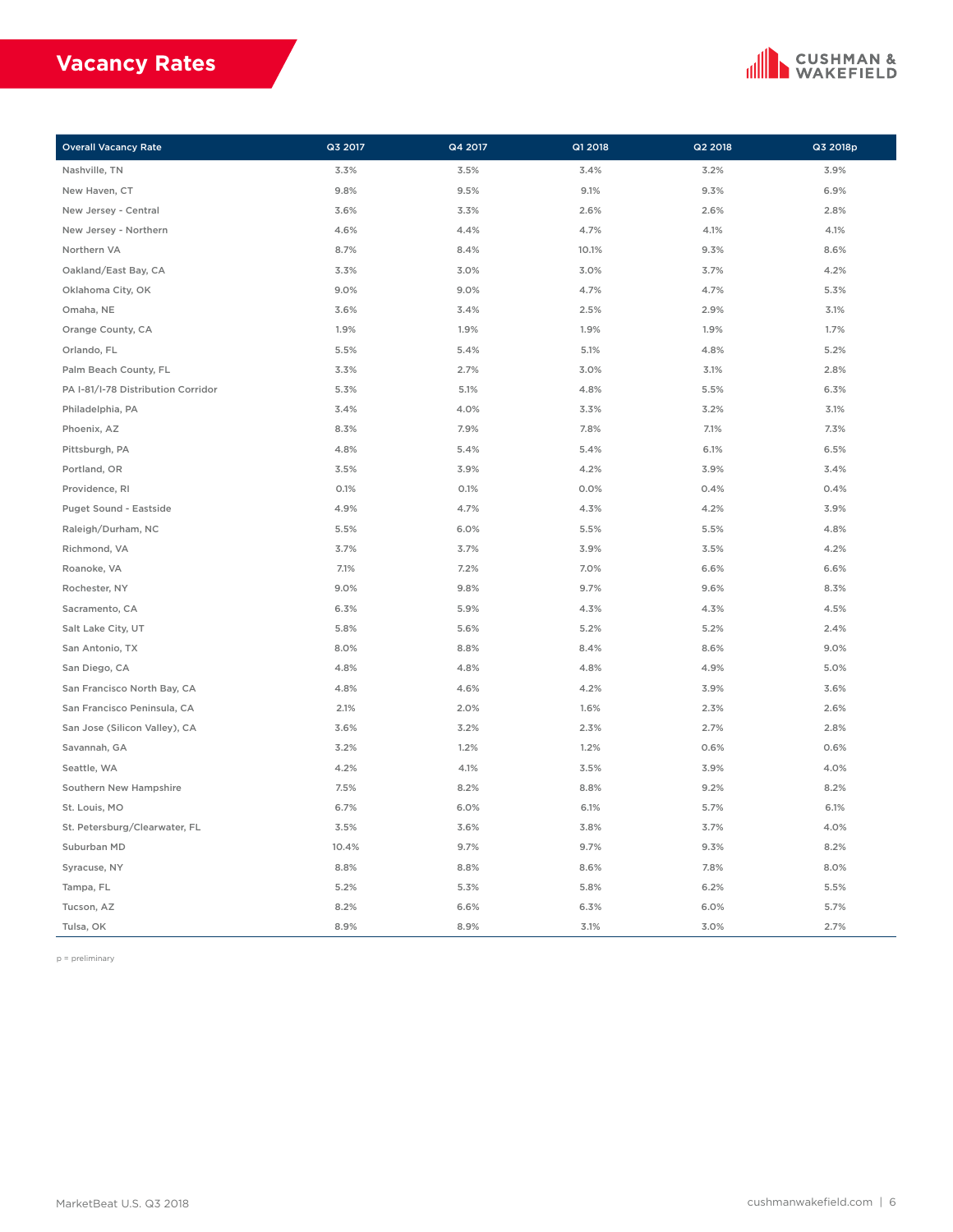## **Asking Rents**

### **CUSHMAN &**<br>WAKEFIELD

| <b>Overall (All Property Types)</b> |         |         |         |         |          | W/D      | <b>MFG</b> |
|-------------------------------------|---------|---------|---------|---------|----------|----------|------------|
| <b>Weighted Average Asking Rent</b> | Q3 2017 | Q4 2017 | Q1 2018 | Q2 2018 | Q3 2018p | Q3 2018p |            |
| <b>United States</b>                | \$5.80  | \$5.84  | \$6.00  | \$6.11  | \$6.15   | \$5.44   | \$6.07     |
| Northeast                           | \$6.03  | \$6.17  | \$6.40  | \$6.51  | \$6.73   | \$6.41   | \$5.14     |
| Midwest                             | \$4.61  | \$4.61  | \$4.70  | \$4.79  | \$4.79   | \$4.47   | \$4.67     |
| South                               | \$5.45  | \$5.41  | \$5.62  | \$5.60  | \$5.58   | \$4.83   | \$4.91     |
| West                                | \$7.98  | \$8.12  | \$8.34  | \$8.58  | \$8.71   | \$7.66   | \$9.43     |

| <b>U.S. Industrial Report Markets</b> | Q3 2017 | Q4 2017 | Q1 2018 | Q2 2017 | Q3 2018p |         | Q3 2018p |
|---------------------------------------|---------|---------|---------|---------|----------|---------|----------|
| Atlanta, GA                           | \$4.54  | \$4.47  | \$4.83  | \$4.96  | \$5.04   | \$4.21  | \$3.98   |
| Austin, TX                            | \$9.34  | \$9.24  | \$10.08 | \$9.94  | \$10.37  | \$7.60  | \$9.65   |
| Baltimore, MD                         | \$5.10  | \$5.70  | \$5.75  | \$5.77  | \$5.54   | \$5.02  | n/a      |
| Binghamton, NY                        | \$4.58  | \$4.57  | \$4.57  | \$4.57  | \$4.55   | \$4.31  | \$4.21   |
| Birmingham, AL                        | \$4.09  | \$4.02  | \$3.98  | \$4.06  | \$4.26   | \$3.93  | n/a      |
| Boston, MA                            | \$6.97  | \$8.17  | \$7.45  | \$7.30  | \$8.22   | \$7.63  | \$7.93   |
| Buffalo, NY                           | \$4.13  | \$4.13  | \$4.13  | \$4.13  | \$4.13   | \$4.25  | \$3.95   |
| Central Valley, CA                    | \$4.24  | \$4.75  | \$4.44  | \$5.15  | \$5.46   | \$4.56  | \$7.53   |
| Charleston, SC                        | \$5.48  | \$5.52  | \$5.54  | \$5.52  | \$5.46   | \$5.49  | \$4.95   |
| Charlotte, NC                         | \$5.42  | \$5.21  | \$5.27  | \$5.18  | \$5.30   | \$4.82  | \$4.45   |
| Chicago, IL                           | \$5.03  | \$5.08  | \$5.19  | \$5.29  | \$5.34   | \$5.06  | \$4.92   |
| Cincinnati, OH                        | \$4.33  | \$4.25  | \$4.34  | \$4.40  | \$4.27   | \$4.01  | \$3.26   |
| Cleveland, OH                         | \$4.12  | \$4.15  | \$4.30  | \$4.44  | \$4.12   | \$3.80  | n/a      |
| Colorado Springs, CO                  | \$7.37  | \$7.85  | \$8.07  | \$8.13  | \$8.15   | \$7.60  | \$7.24   |
| Columbus, OH                          | \$3.46  | \$3.50  | \$3.55  | \$3.59  | \$3.60   | \$3.60  | n/a      |
| Dallas/Ft. Worth, TX                  | \$5.59  | \$5.06  | \$5.40  | \$5.50  | \$5.12   | \$4.19  | \$4.20   |
| Dayton, OH                            | \$3.33  | \$3.26  | \$3.29  | \$3.05  | \$3.08   | \$3.06  | \$2.93   |
| Denver, CO                            | \$8.03  | \$7.96  | \$7.78  | \$7.92  | \$8.02   | \$6.61  | \$7.76   |
| Detroit, MI                           | \$5.56  | \$5.57  | \$5.79  | \$5.96  | \$6.09   | \$5.59  | \$5.41   |
| El Paso, TX                           | \$4.00  | \$4.10  | \$4.10  | \$4.10  | \$4.25   | \$4.25  | \$4.15   |
| Fort Myers/Naples, FL                 | \$7.50  | \$7.61  | \$7.72  | \$7.75  | \$7.99   | \$7.55  | \$8.86   |
| Fredericksburg, VA                    | \$5.73  | \$5.73  | \$5.79  | \$5.97  | \$5.69   | \$5.77  | \$4.90   |
| Ft. Lauderdale, FL                    | \$9.21  | \$9.27  | \$9.45  | \$9.36  | \$8.73   | \$8.15  | \$8.97   |
| Greenville, SC                        | \$3.63  | \$3.60  | \$3.43  | \$3.45  | \$3.63   | \$3.59  | \$3.34   |
| Hampton Roads, VA                     | \$5.00  | \$5.28  | \$5.44  | \$5.52  | \$5.67   | \$5.54  | \$5.53   |
| Hartford, CT                          | \$4.24  | \$4.28  | \$4.47  | \$4.55  | \$4.88   | \$4.80  | \$3.78   |
| Houston, TX                           | \$6.40  | \$6.44  | \$6.22  | \$6.13  | \$6.22   | \$6.10  | \$5.58   |
| Indianapolis, IN                      | \$3.76  | \$3.80  | \$3.88  | \$4.09  | \$3.99   | \$3.65  | \$3.09   |
| Inland Empire CA                      | \$7.52  | \$7.61  | \$7.69  | \$7.76  | \$7.92   | \$7.70  | \$8.20   |
| Jacksonville, FL                      | \$4.98  | \$5.37  | \$5.52  | \$5.67  | \$5.21   | \$4.72  | \$3.12   |
| Kansas City, MO                       | \$4.43  | \$4.27  | \$4.20  | \$4.29  | \$4.38   | \$4.03  | \$5.28   |
| Lakeland, FL                          | \$5.76  | \$5.54  | \$5.45  | \$5.64  | \$5.68   | \$5.06  | \$8.21   |
| Las Vegas, NV                         | \$6.84  | \$6.96  | \$6.96  | \$7.08  | \$6.96   | \$6.48  | \$5.40   |
| Long Island, NY                       | \$9.21  | \$9.44  | \$10.68 | \$10.90 | \$10.81  | \$10.21 | \$11.29  |
| Los Angeles, CA                       | \$9.00  | \$9.36  | \$9.85  | \$10.02 | \$10.05  | \$9.57  | \$9.61   |
| Louisville, KY                        | \$3.70  | \$3.73  | \$3.81  | \$3.88  | \$3.94   | \$3.79  | \$3.54   |
| Memphis, TN                           | \$2.75  | \$2.75  | \$2.75  | \$3.15  | \$3.22   | \$3.09  | \$2.77   |
| Miami, FL                             | \$8.25  | \$8.45  | \$8.79  | \$7.49  | \$7.55   | \$7.16  | \$7.73   |
| Milwaukee, WI                         | \$4.59  | \$4.64  | \$4.57  | \$4.59  | \$4.63   | \$4.22  | \$4.68   |
| Minneapolis, MN                       | \$4.90  | \$4.88  | \$4.90  | \$4.90  | \$4.94   | \$4.50  | n/a      |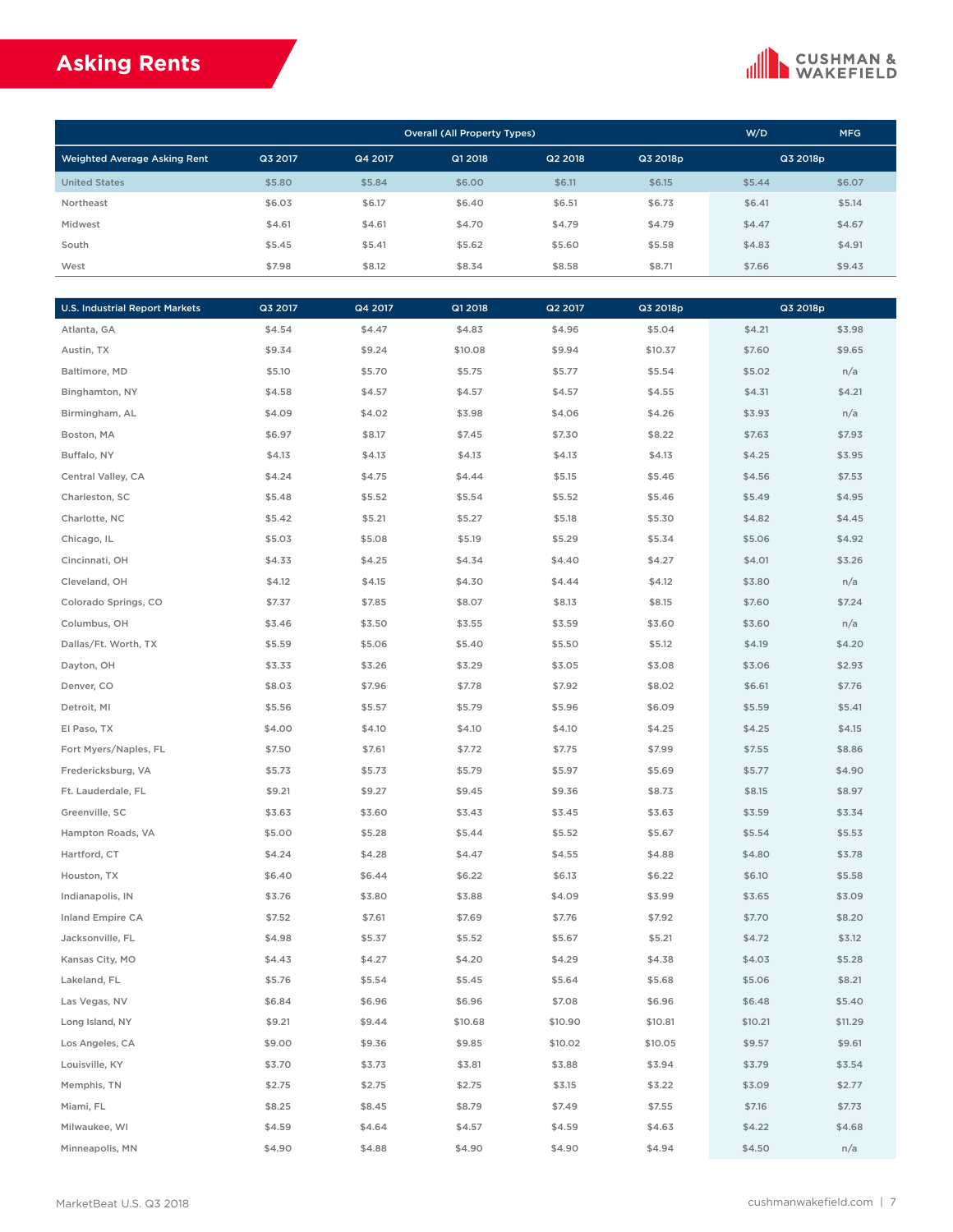## **Asking Rents**

## **CUSHMAN &**<br>WAKEFIELD

|                                     |         |         | <b>Overall (All Property Types)</b> |         |          | W/D     | <b>MFG</b> |
|-------------------------------------|---------|---------|-------------------------------------|---------|----------|---------|------------|
| <b>Weighted Average Asking Rent</b> | Q3 2017 | Q4 2017 | Q1 2018                             | Q2 2018 | Q3 2018p |         | Q3 2018p   |
| Nashville, TN                       | \$5.03  | \$5.09  | \$4.91                              | \$4.76  | \$4.80   | \$4.87  | \$3.44     |
| New Haven, CT                       | \$5.15  | \$5.35  | \$5.57                              | \$5.43  | \$5.31   | \$4.56  | \$5.70     |
| New Jersey - Central                | \$7.39  | \$7.58  | \$7.69                              | \$8.30  | \$8.87   | \$8.05  | \$7.69     |
| New Jersey - Northern               | \$7.82  | \$8.56  | \$8.57                              | \$8.61  | \$8.67   | \$8.75  | \$6.62     |
| Northern VA                         | \$11.12 | \$11.36 | \$11.18                             | \$11.57 | \$11.80  | \$9.09  | n/a        |
| Oakland/East Bay, CA                | \$10.10 | \$10.43 | \$10.45                             | \$11.42 | \$11.47  | \$10.30 | \$12.31    |
| Oklahoma City, OK                   | \$4.95  | \$4.95  | \$4.78                              | \$4.74  | \$4.70   | \$4.83  | \$4.13     |
| Omaha, NE                           | \$5.57  | \$5.55  | \$5.62                              | \$5.58  | \$5.62   | \$5.46  | \$4.61     |
| Orange County, CA                   | \$10.74 | \$11.24 | \$11.61                             | \$11.34 | \$11.94  | \$10.64 | \$11.60    |
| Orlando, FL                         | \$6.38  | \$6.48  | \$6.45                              | \$6.60  | \$6.88   | \$5.76  | \$5.83     |
| Palm Beach County, FL               | \$10.56 | \$10.69 | \$10.74                             | \$10.01 | \$10.12  | \$8.47  | \$9.45     |
| PA I-81/I-78 Distribution Corridor  | \$4.75  | \$4.77  | \$4.80                              | \$4.86  | \$4.88   | \$4.89  | \$4.50     |
| Philadelphia, PA                    | \$4.58  | \$4.51  | \$4.76                              | \$4.79  | \$4.96   | \$4.86  | \$4.94     |
| Phoenix, AZ                         | \$6.80  | \$6.70  | \$6.91                              | \$7.31  | \$6.83   | \$5.27  | \$7.77     |
| Pittsburgh, PA                      | \$7.68  | \$7.58  | \$8.59                              | \$8.77  | \$8.88   | \$5.98  | \$5.22     |
| Portland, OR                        | \$8.38  | \$8.50  | \$8.53                              | \$8.72  | \$8.67   | \$7.67  | \$8.91     |
| Providence, RI                      | \$4.85  | \$4.85  | \$4.85                              | \$4.85  | \$4.85   | \$4.70  | n/a        |
| Puget Sound - Eastside              | \$12.24 | \$11.76 | \$11.75                             | \$11.53 | \$11.14  | \$10.74 | \$8.19     |
| Raleigh/Durham, NC                  | \$7.71  | \$8.70  | \$8.51                              | \$8.66  | \$8.64   | \$5.96  | \$8.40     |
| Richmond, VA                        | \$5.03  | \$4.92  | \$4.83                              | \$5.16  | \$4.89   | \$4.74  | \$5.36     |
| Roanoke, VA                         | \$4.99  | \$4.98  | \$5.21                              | \$5.16  | \$5.18   | \$4.68  | \$7.58     |
| Rochester, NY                       | \$4.84  | \$4.84  | \$5.40                              | \$5.40  | \$5.40   | \$3.75  | \$4.75     |
| Sacramento, CA                      | \$5.08  | \$5.06  | \$5.41                              | \$6.24  | \$6.05   | \$5.87  | \$6.47     |
| Salt Lake City, UT                  | \$5.64  | \$5.82  | \$5.65                              | \$5.37  | \$5.64   | \$5.40  | \$5.16     |
| San Antonio, TX                     | \$5.75  | \$5.79  | \$6.08                              | \$6.09  | \$6.14   | \$5.16  | n/a        |
| San Diego, CA                       | \$11.88 | \$12.36 | \$12.48                             | \$12.72 | \$12.84  | \$9.60  | \$11.40    |
| San Francisco North Bay, CA         | \$11.97 | \$11.69 | \$14.87                             | \$15.13 | \$16.04  | \$13.36 | \$12.29    |
| San Francisco Peninsula, CA         | \$16.42 | \$17.72 | \$17.62                             | \$16.41 | \$16.49  | \$15.25 | \$19.81    |
| San Jose (Silicon Valley), CA       | \$12.12 | \$13.20 | \$13.08                             | \$12.84 | \$12.96  | \$11.64 | \$15.36    |
| Savannah, GA                        | \$4.69  | \$4.62  | \$4.62                              | \$4.65  | \$4.65   | \$4.23  | n/a        |
| Seattle, WA                         | \$7.45  | \$7.61  | \$8.73                              | \$8.79  | \$8.90   | \$8.33  | \$9.54     |
| Southern New Hampshire              | \$5.62  | \$5.79  | \$5.92                              | \$5.64  | \$5.78   | \$5.01  | \$5.30     |
| St. Louis, MO                       | \$4.62  | \$4.47  | \$4.57                              | \$4.86  | \$4.96   | \$4.51  | \$7.60     |
| St. Petersburg/Clearwater, FL       | \$7.99  | \$8.12  | \$7.86                              | \$7.67  | \$8.05   | \$6.14  | \$6.28     |
| Suburban MD                         | \$9.21  | \$9.37  | \$10.02                             | \$10.12 | \$9.66   | \$7.92  | n/a        |
| Syracuse, NY                        | \$4.08  | \$4.02  | \$3.94                              | \$3.89  | \$3.88   | \$4.41  | \$3.20     |
| Tampa, FL                           | \$5.85  | \$5.72  | \$5.74                              | \$5.98  | \$6.24   | \$5.29  | \$4.19     |
| Tucson, AZ                          | \$6.37  | \$6.23  | \$6.09                              | \$6.08  | \$6.14   | \$5.93  | \$5.24     |
| Tulsa, OK                           | \$4.54  | \$4.54  | \$4.69                              | \$4.69  | \$4.77   | \$4.65  | \$4.00     |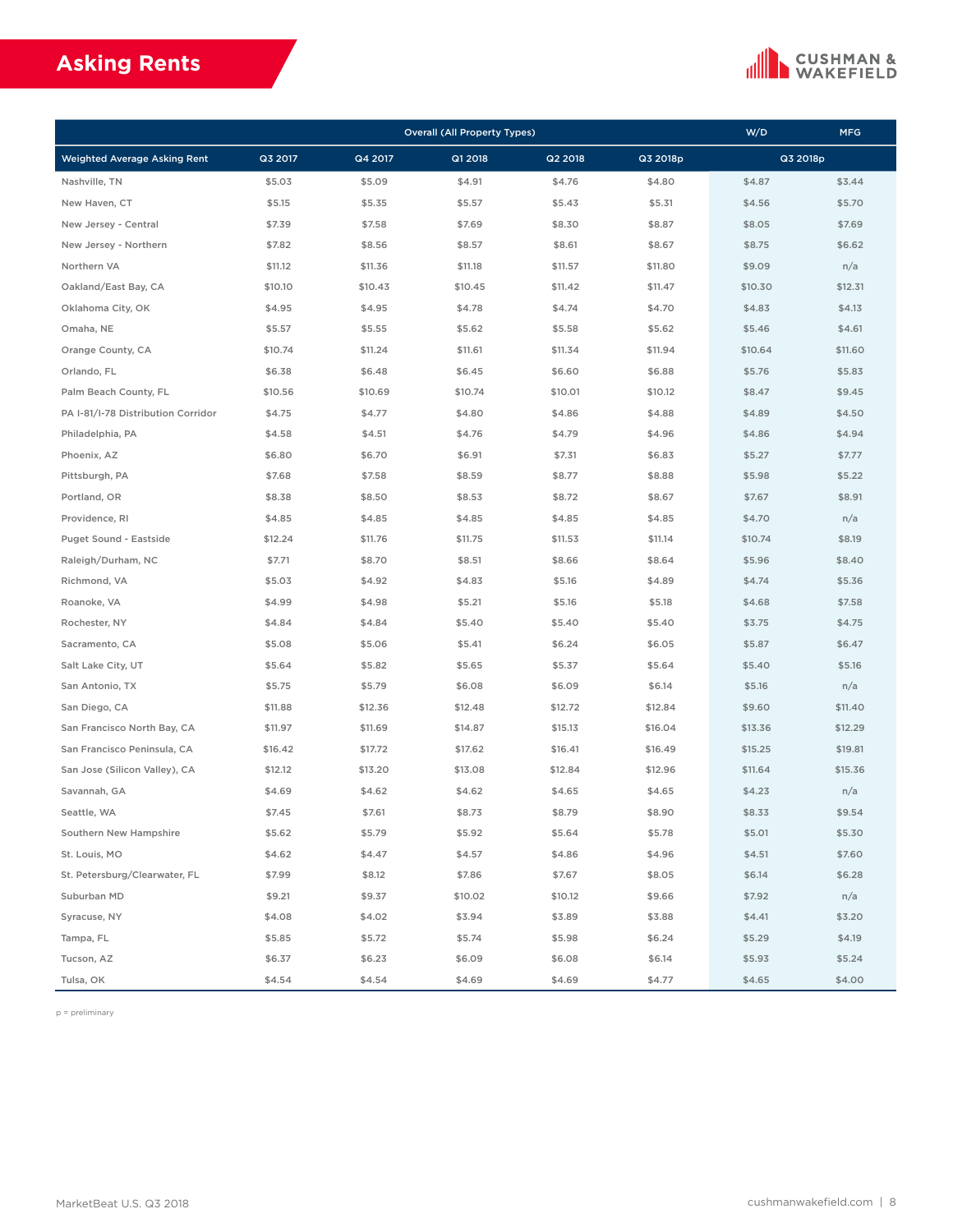## **Inventory**



| Inventory            | Inventory      | Deliveries YTD 2018 | Under Construction as of Q3 2018p |
|----------------------|----------------|---------------------|-----------------------------------|
| <b>United States</b> | 14,581,399,220 | 212,408,138         | 285,378,748                       |
| Northeast            | 2,019,766,829  | 29,241,187          | 34,139,843                        |
| Midwest              | 4,017,497,207  | 41,207,292          | 65,456,052                        |
| South                | 4,511,156,317  | 81,976,637          | 111,326,679                       |
| West                 | 4.032.978.867  | 59.983.022          | 74.456.174                        |

| <b>U.S. Industrial Report Markets</b> | Inventory     | Deliveries YTD 2018 | Under Construction as of Q3 2018p |
|---------------------------------------|---------------|---------------------|-----------------------------------|
| Atlanta, GA                           | 602,344,464   | 13,676,829          | 16,832,156                        |
| Austin, TX                            | 41,105,170    | 646,151             | 2,070,987                         |
| Baltimore, MD                         | 208,945,263   | 3,304,209           | 3,741,229                         |
| Binghamton, NY                        | 17,463,247    | 0                   | $\circ$                           |
| Birmingham, AL                        | 14,730,458    | 239,500             | 2,910,000                         |
| Boston, MA                            | 146,096,787   | 472,500             | 1,336,558                         |
| Buffalo, NY                           | 110,052,883   | 487,035             | 419,122                           |
| Central Valley, CA                    | 128,808,782   | 4,794,695           | 10,600,672                        |
| Charleston, SC                        | 71,579,555    | 5,508,135           | 2,817,499                         |
| Charlotte, NC                         | 192,208,756   | 4,184,120           | 4,081,512                         |
| Chicago, IL                           | 1,207,532,322 | 9,511,379           | 16,781,561                        |
| Cincinnati, OH                        | 288,378,865   | 4,687,539           | 8,854,378                         |
| Cleveland, OH                         | 495,499,412   | 2,871,520           | 3,413,853                         |
| Colorado Springs, CO                  | 31,227,262    | 0                   | 170,906                           |
| Columbus, OH                          | 254,691,996   | 5,325,301           | 5,129,550                         |
| Dallas/Ft. Worth, TX                  | 734,115,127   | 19,707,545          | 19,140,161                        |
| Dayton, OH                            | 119,189,224   | 431,600             | 1,335,296                         |
| Denver, CO                            | 245,260,710   | 3,294,246           | 5,122,927                         |
| Detroit, MI                           | 538,154,064   | 2,298,831           | 5,285,273                         |
| El Paso, TX                           | 52,684,401    | 648,760             | 797,662                           |
| Fort Myers/Naples, FL                 | 41,594,589    | 197,371             | 873,785                           |
| Fredericksburg, VA                    | 11,887,625    | 0                   | 0                                 |
| Ft. Lauderdale, FL                    | 88,782,662    | 1,042,403           | 1,584,246                         |
| Greenville, SC                        | 197,843,955   | 707,497             | 3,553,544                         |
| Hampton Roads, VA                     | 98,286,777    | 50,000              | 50,000                            |
| Hartford, CT                          | 93,012,333    | 133,200             | 1,255,000                         |
| Houston, TX                           | 431,842,882   | 7,796,151           | 10,476,561                        |
| Indianapolis, IN                      | 262,583,035   | 5,026,486           | 8,974,317                         |
| Inland Empire CA                      | 541,478,833   | 22,086,737          | 25,052,721                        |
| Jacksonville, FL                      | 106,017,415   | 60,000              | 1,255,890                         |
| Kansas City, MO                       | 219,138,831   | 3,892,058           | 5,073,642                         |
| Lakeland, FL                          | 32,222,795    | 1,286,928           | 1,531,120                         |
| Las Vegas, NV                         | 125,892,282   | 3,209,009           | 2,954,452                         |
| Long Island, NY                       | 133,253,087   | 90,530              | 469,052                           |
| Los Angeles, CA                       | 1,069,650,328 | 5,321,551           | 3,397,347                         |
| Louisville, KY                        | 161,777,615   | 5,068,551           | 3,685,566                         |
| Memphis, TN                           | 193,328,576   | 4,348,955           | 2,779,307                         |
| Miami, FL                             | 160,123,459   | 3,264,843           | 3,852,920                         |
| Milwaukee, WI                         | 201,148,949   | 1,358,791           | 2,059,565                         |
| Minneapolis, MN                       | 110,551,229   | 1,584,145           | 2,137,156                         |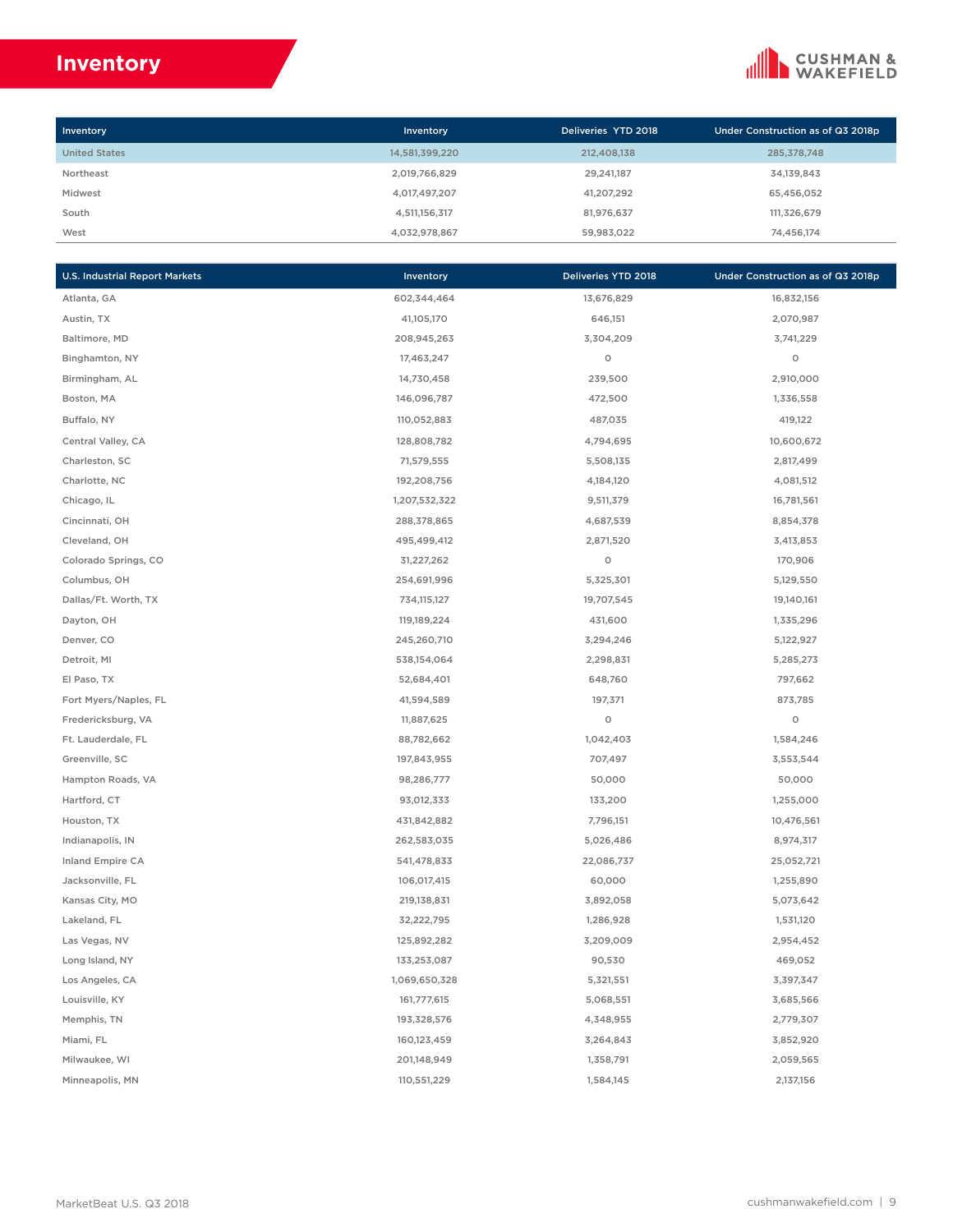## **Inventory**



| Inventory                          | Inventory   | Deliveries YTD 2018 | Under Construction as of Q3 2018p |
|------------------------------------|-------------|---------------------|-----------------------------------|
| Nashville, TN                      | 209,666,342 | 2,736,635           | 4,523,036                         |
| New Haven, CT                      | 47,972,701  | 80,500              | 855,000                           |
| New Jersey - Central               | 348,481,617 | 8,031,287           | 3,675,610                         |
| New Jersey - Northern              | 286,876,256 | 1,025,817           | 1,874,815                         |
| Northern VA                        | 61,920,511  | 344,444             | 342,541                           |
| Oakland/East Bay, CA               | 206,421,235 | 1,324,295           | 5,608,130                         |
| Oklahoma City, OK                  | 67,950,001  | 11,996              | $\circ$                           |
| Omaha, NE                          | 75,308,190  | 678,254             | 974,441                           |
| Orange County, CA                  | 283,843,779 | 545,774             | 1,452,341                         |
| Orlando, FL                        | 120,573,000 | 3,014,229           | 2,744,870                         |
| Palm Beach County, FL              | 41,477,766  | 166,392             | 247,413                           |
| PA I-81/I-78 Distribution Corridor | 281,683,045 | 17,291,095          | 16,732,425                        |
| Philadelphia, PA                   | 143,986,315 | $\circ$             | 6,802,631                         |
| Phoenix, AZ                        | 315,653,104 | 5,663,055           | 4,477,624                         |
| Pittsburgh, PA                     | 168,651,734 | 334,848             | 554,400                           |
| Portland, OR                       | 200,691,981 | 3,915,343           | 2,591,816                         |
| Providence, RI                     | 77,727,305  | $\circ$             | $\circ$                           |
| Puget Sound - Eastside             | 61,189,474  | 411,340             | 782,213                           |
| Raleigh/Durham, NC                 | 53,579,211  | 136,500             | 279,600                           |
| Richmond, VA                       | 93,148,340  | 856,707             | 1,666,649                         |
| Roanoke, VA                        | 51,451,418  | 250,000             | $\circ$                           |
| Rochester, NY                      | 73,551,473  | $\circ$             | $\circ$                           |
| Sacramento, CA                     | 141,502,247 | 905,820             | 919,603                           |
| Salt Lake City, UT                 | 124,296,894 | 2,432,072           | 3,996,435                         |
| San Antonio, TX                    | 39,913,461  | 344,850             | 6,486,449                         |
| San Diego, CA                      | 164,059,934 | 1,823,574           | 2,296,046                         |
| San Francisco North Bay, CA        | 30,734,395  | 40,000              | 614,204                           |
| San Francisco Peninsula, CA        | 41,792,226  | $\circ$             | $\circ$                           |
| San Jose (Silicon Valley), CA      | 85,631,745  | 634,118             | $\circ$                           |
| Savannah, GA                       | 56,682,251  | 1,039,548           | 10,548,650                        |
| Seattle, WA                        | 192,574,576 | 2,968,431           | 4,179,803                         |
| Southern New Hampshire             | 48,120,877  | 1,240,000           | $\circ$                           |
| St. Louis, MO                      | 245,321,090 | 3,541,388           | 5,437,020                         |
| St. Petersburg/Clearwater, FL      | 47,910,931  | 126,000             | 64,675                            |
| Suburban MD                        | 50,196,477  | 109,043             | 213,201                           |
| Syracuse, NY                       | 42,837,169  | 54,375              | 165,230                           |
| Tampa, FL                          | 80,837,025  | 923,017             | 1,828,370                         |
| Tucson, AZ                         | 42,269,080  | 612,962             | 238,934                           |
| Tulsa, OK                          | 94,428,039  | 179,328             | 347,080                           |